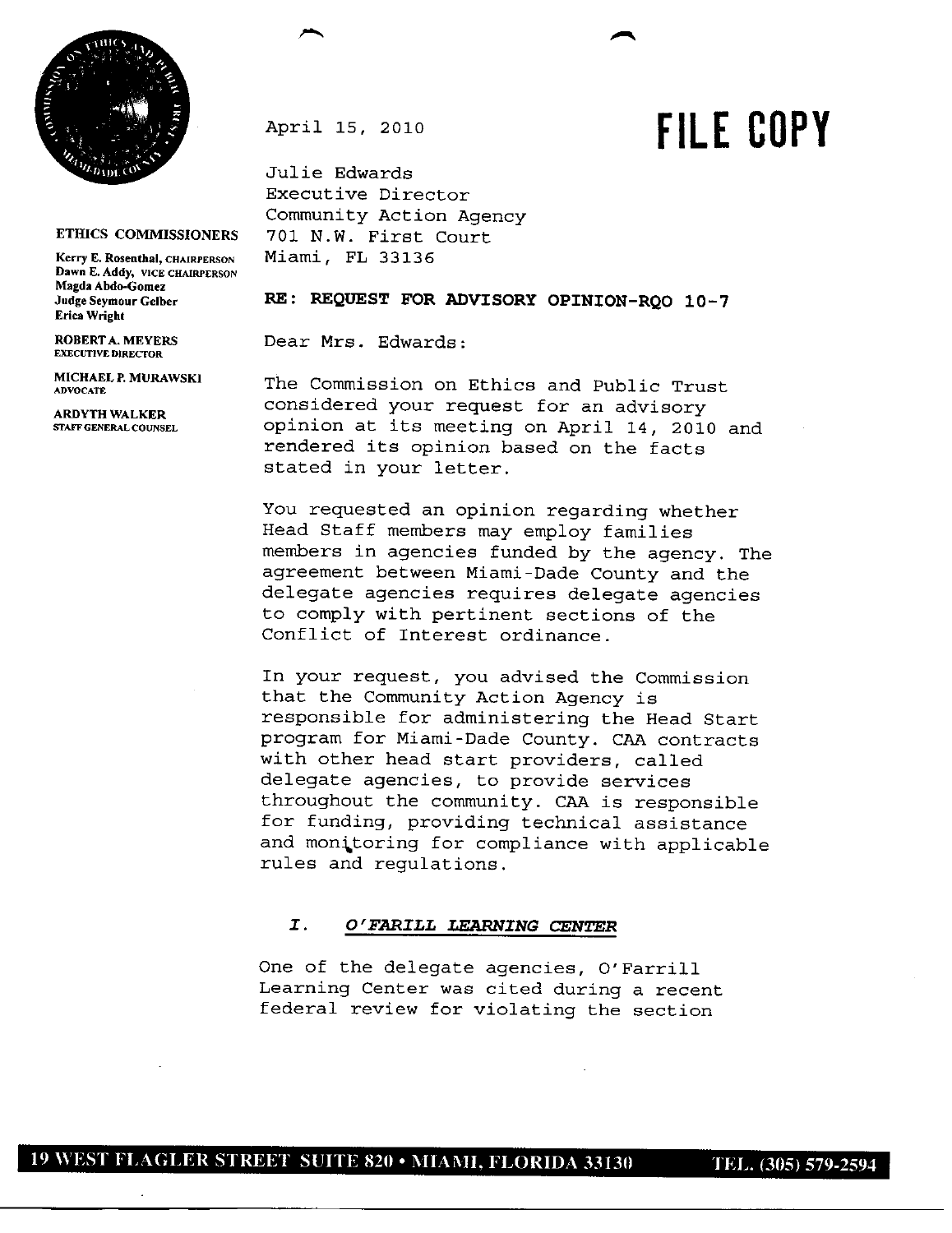regarding family relationships.' 0' Farrill' s Executive Director had employed her daughter despite the fact that the center's personnel policy provided that "no person shall hold a job where a member of his or her immediate family has exercises supervisory authority." After the federal review, the Executive Director resigned. However, in 2009, the niece and nephew of the Executive Director were disclosed as being employed as a fiscal clerk and early childhood coordinator respectively.

The Ethics Commission found the Conflict of Interest and Code of Ethics ordinance permits the agency to employ the niece and nephew of the Executive Director as long as the employment was secured as a result of a competitive process. Under the ordinance, as under the federal law, a director may not use his or her official position to favor immediate family members or secure their employment. However, the Conflict of Interest ordinance does not prohibit employment. Therefore, O'Farill may employ the niece and nephew of the Executive Director as long as the employment is a result of a competitive process and the Executive Director is not involved in the selection.

## II. *LANDOW YESHIVA*

Landow Yeshiva is a delegate agency that is operated by a temple. The rabbi serves as Executive Director. Several of the rabbi's relatives serve on the Board of Directors including the vice-president, secretary and one of the officers. The rabbi's sister-inlaw is employed by the center. In 1993, the County Attorney's office opined that Landow was "in substantial compliance" with federal regulations despite the organizational chart. The County Attorney's opinion noted that "the

<sup>&</sup>lt;sup>1</sup> Head start regulations provide that "Head Start agencies and delegate agencies shall conduct the Head Start program in an effective and efficient manner, free or political bias or family favoritism. 45 C.F. R. 1301.30(2009)